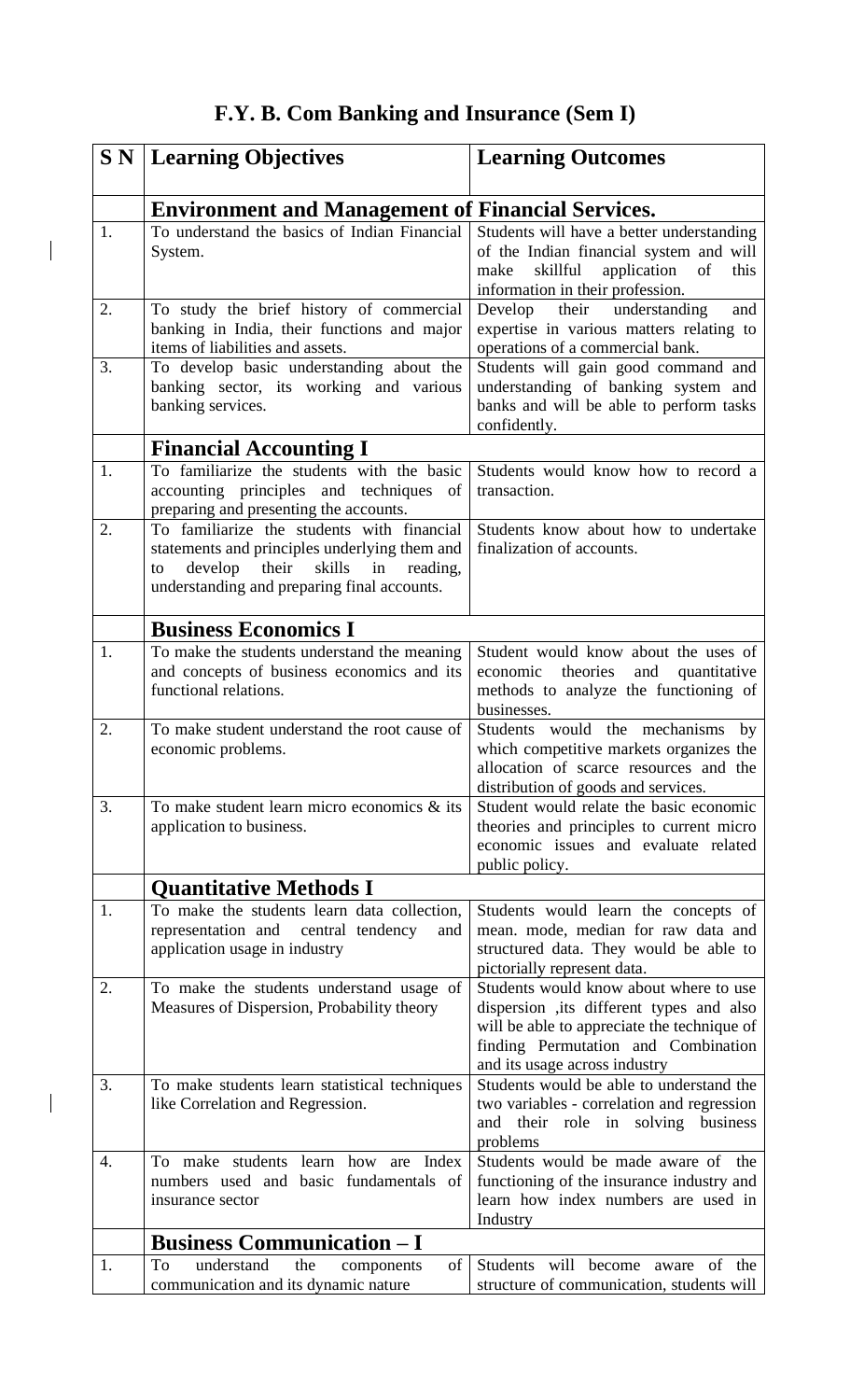|                |                                                                                                                                                          | learn to improve and improvise, thereby<br>communicate effectively.                                                                                                             |
|----------------|----------------------------------------------------------------------------------------------------------------------------------------------------------|---------------------------------------------------------------------------------------------------------------------------------------------------------------------------------|
| 2.             | To identify appropriate channels, modes and<br>media depending on specific communication<br>needs.                                                       | will<br>gain<br>knowledge<br>Students<br>of<br>constructing different types of messages,<br>depending<br>the<br>purpose<br>on<br>of<br>communication.                           |
| 3.             | To emphasize the role of technology in order<br>to communicate effectively                                                                               | Students will be able to use social<br>networking to enhance personal and<br>professional connectivity.                                                                         |
| 4.             | To discern ethical business behavior                                                                                                                     | able<br>will<br>behave<br>be<br>Students<br>to<br>professionally and ethically in their<br>respective workplace                                                                 |
| 5.             | To develop writing competency                                                                                                                            | Students would be equipped with the<br>knowledge to write clear, crisp messages<br>that cannot be misunderstood.                                                                |
| 6.             | To understand the various barriers that could<br>obstruct smooth communication                                                                           | Students would become capable in<br>analyzing and overcoming the various<br>barriers<br>thus<br>and<br>communicate<br>effectively                                               |
|                | <b>Principles of Management</b>                                                                                                                          |                                                                                                                                                                                 |
| 1              | To make students aware of various principles<br>governing management and its significance in the<br>banking and insurance industry                       | Student will become aware of the importance<br>of management in banking and insurance<br>industry.                                                                              |
| $\overline{2}$ | To make students understand the organisation<br>structures used in companies in general and the<br>structures used by banking and insurance<br>companies | Students will be able to compare the<br>organisation structures used in general viz a<br>viz. the organisation structures of banking<br>and insurance companies                 |
| 3              | To bring in students a sense of appreciation<br>towards the various kinds of entrepreneurs.                                                              | Students will be able to appreciate the<br>qualities and achievements of entrepreneurs<br>and their contribution to Indian business.                                            |
| $\overline{4}$ | To make students aware of- the role of various<br>international monetary institutions.                                                                   | Students will be able to understand the role<br>international<br>οf<br>various<br>monetary<br>organisations in maintaining economic<br>stability and helping countries in need. |
|                | <b>Foundation Course – I</b>                                                                                                                             |                                                                                                                                                                                 |
| $\mathbf{1}$   | To bring in students an awareness towards the<br>multi lingual, multi religious and the multi-<br>cultural diversity of our country.                     | Students will learn to appreciate the social<br>economic and cultural diversity of our<br>country.                                                                              |
| $\overline{2}$ | To create in students an awareness about the<br>various caste, class, gender inequalities and the<br>various physical disparities in India.              | Students will be able to develop a sense of<br>oneness and empathy towards the various<br>classes, castes, gender and the differently<br>abled.                                 |
| 3              | To make students aware of the provisions in the<br>Indian constitution.                                                                                  | Students will be able to appreciate their<br>rights and become responsible towards their<br>duties as enshrined in the Indian constitution.                                     |
| $\overline{4}$ | To make students aware of the various dynamics<br>of the Indian political system.                                                                        | Students will appreciate the inclusive nature<br>of the Indian political system,                                                                                                |

F.Y.B.Com Banking and Insurance (Sem II)

 $\begin{array}{c} \rule{0pt}{2ex} \rule{0pt}{2ex} \rule{0pt}{2ex} \rule{0pt}{2ex} \rule{0pt}{2ex} \rule{0pt}{2ex} \rule{0pt}{2ex} \rule{0pt}{2ex} \rule{0pt}{2ex} \rule{0pt}{2ex} \rule{0pt}{2ex} \rule{0pt}{2ex} \rule{0pt}{2ex} \rule{0pt}{2ex} \rule{0pt}{2ex} \rule{0pt}{2ex} \rule{0pt}{2ex} \rule{0pt}{2ex} \rule{0pt}{2ex} \rule{0pt}{2ex} \rule{0pt}{2ex} \rule{0pt}{2ex} \rule{0pt}{2ex} \rule{0pt}{$ 

 $\begin{array}{c} \hline \end{array}$ 

 $\begin{array}{c} \hline \end{array}$ 

 $\overline{\mathbf{I}}$ 

| SN.           | <b>Learning Objectives</b>                                                                                                 | <b>Learning Outcomes</b>                                                                                                                   |
|---------------|----------------------------------------------------------------------------------------------------------------------------|--------------------------------------------------------------------------------------------------------------------------------------------|
|               | <b>Principles and Practices of Banking and Insurance.</b>                                                                  |                                                                                                                                            |
|               | understanding about<br>the<br>To<br>create<br>fundamental principles of banking supervision<br>and its practices in India. | Develop their understanding<br>and<br>expertise in various matters relating to<br>banking practices.                                       |
| $\mathcal{D}$ | various<br>with the<br>update students<br>To T<br>technologies used in banking.                                            | This helps the students to learn and<br>develop the required skills to manage the<br>banking operations effectively<br>and<br>efficiently. |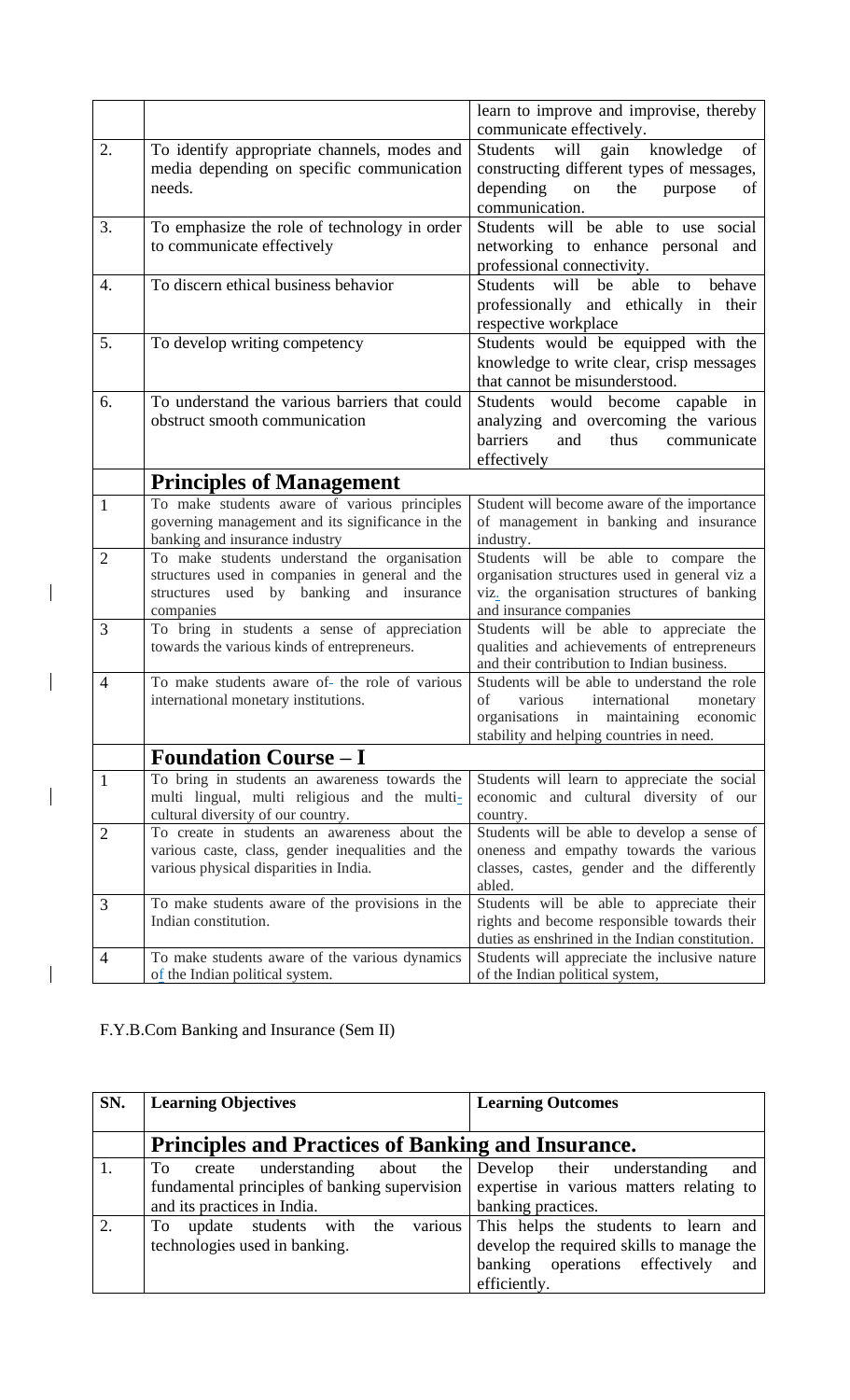| 3.             | To make students understand the working of<br>insurance companies.                                                                                     | This enhances students'<br>ability to<br>comprehend the operations of insurance<br>companies effectively and efficiently.                                          |  |
|----------------|--------------------------------------------------------------------------------------------------------------------------------------------------------|--------------------------------------------------------------------------------------------------------------------------------------------------------------------|--|
|                | <b>Financial Accounting II</b>                                                                                                                         |                                                                                                                                                                    |  |
| 1.             | To familiarize the students with the process,                                                                                                          | Students would know how to record                                                                                                                                  |  |
|                | legalities, accounting entries at the time of<br>redemption of various securities.                                                                     | various types of advanced accounting<br>transactions.                                                                                                              |  |
| 2.             | To introduce the students with basics of<br>valuation of goodwill and shares.                                                                          | will<br>learn<br>undertake<br><b>Students</b><br>to<br>valuations using traditional techniques.                                                                    |  |
|                | <b>Quantitative Methods II</b>                                                                                                                         |                                                                                                                                                                    |  |
| 1.             | To make the students learn Testing of<br>Hypothesis and application usage in Industry                                                                  | Students would learn the technique of<br>devising Null and Alternate hypothesis<br>on various sampling techniques- single<br>sample and multiple sample comparison |  |
| 2.             | To make the students understand usage of<br>Linear programming problem (LPP), Matrices<br>and determinants.                                            | Students would know about where to use<br>LPP method and how to solve matrices<br>problems applied in various industries<br>including banking.                     |  |
| 3.             | learn fundamental,<br>To<br>make<br>students<br>mathematical concepts like ratio, proportion<br>and percentage                                         | Students would be able to understand and<br>of<br>mathematical<br>appreciate<br>usage<br>concepts which are utmost important in<br>all walks of life               |  |
| 4.             | students understand<br>Statistical<br>To make<br>applications in Investment management and<br>Economic indicator.                                      | Students would be made aware<br><sub>on</sub><br>Investment management and economic<br>Indicators like GDP, Inflation, GNP and<br>others                           |  |
|                | <b>Business Communication - II</b>                                                                                                                     |                                                                                                                                                                    |  |
| 1.             | To learn requisite skills to be better equipped<br>at group and oral communication.                                                                    | Students would become more confident<br>in presenting ideas to a group of people,<br>as well as working in a group.                                                |  |
| $\overline{2}$ | To<br>understand<br>of<br>formal<br>conventions<br>correspondence.                                                                                     | Students would become more confident<br>in entering a world of professional<br>exchange of ideas.                                                                  |  |
| 3.             | To compare the various stages of ones career<br>at an organization, via interviews, meetings,<br>etc.                                                  | Students would become aware of the do's<br>don'ts<br>while<br>working<br>and<br>as<br>a<br>professional.                                                           |  |
| 4.             | To apply various principles of effective<br>writing.                                                                                                   | Students would be infused with a new<br>set of writing skills required for better<br>communication with varied types of<br>company public.                         |  |
| 5.             | Showing the workings of communication,<br>intra-level,<br>outside<br>from<br>an<br>to<br>the<br>organization.                                          | Students would learn the intricacies of<br>company image, maintained through<br>communication through Media, CSR                                                   |  |
|                | <b>Business Law</b>                                                                                                                                    |                                                                                                                                                                    |  |
| 1              | To provide knowledge of the legal environment in<br>which consumers and businesses operate.                                                            | Students would be able to understand the<br>relevance of law in an economic, political<br>and social context.                                                      |  |
| $\overline{2}$ | To provide knowledge of legal principles.                                                                                                              | identify<br>Students<br>would<br>be<br>the<br>to<br>fundamental legal principles in contractual<br>agreements.                                                     |  |
| 3              | To understand the concept of General and Special<br>Contracts, Negotiable Instruments, Information<br>Technology Act and Sale of Goods Act.            | Students would acquire problem solving<br>techniques and to present a concise legal<br>argument.                                                                   |  |
|                | <b>Organizational Behaviour</b>                                                                                                                        |                                                                                                                                                                    |  |
| $\mathbf{1}$   | To make students understand the various concepts<br>and principles in Organisational Behaviour                                                         | Students will learn the various concepts and<br>principles<br>Organisational<br>governing<br>Behaviour                                                             |  |
| $\overline{2}$ | To make students aware of the various aspects of<br>individual behaviour. They will be able to analyse<br>the benefits of working in groups and teams. | Students would be able to understand the<br>various concepts in individual behaviour.<br>They will appreciate the benefits of group                                |  |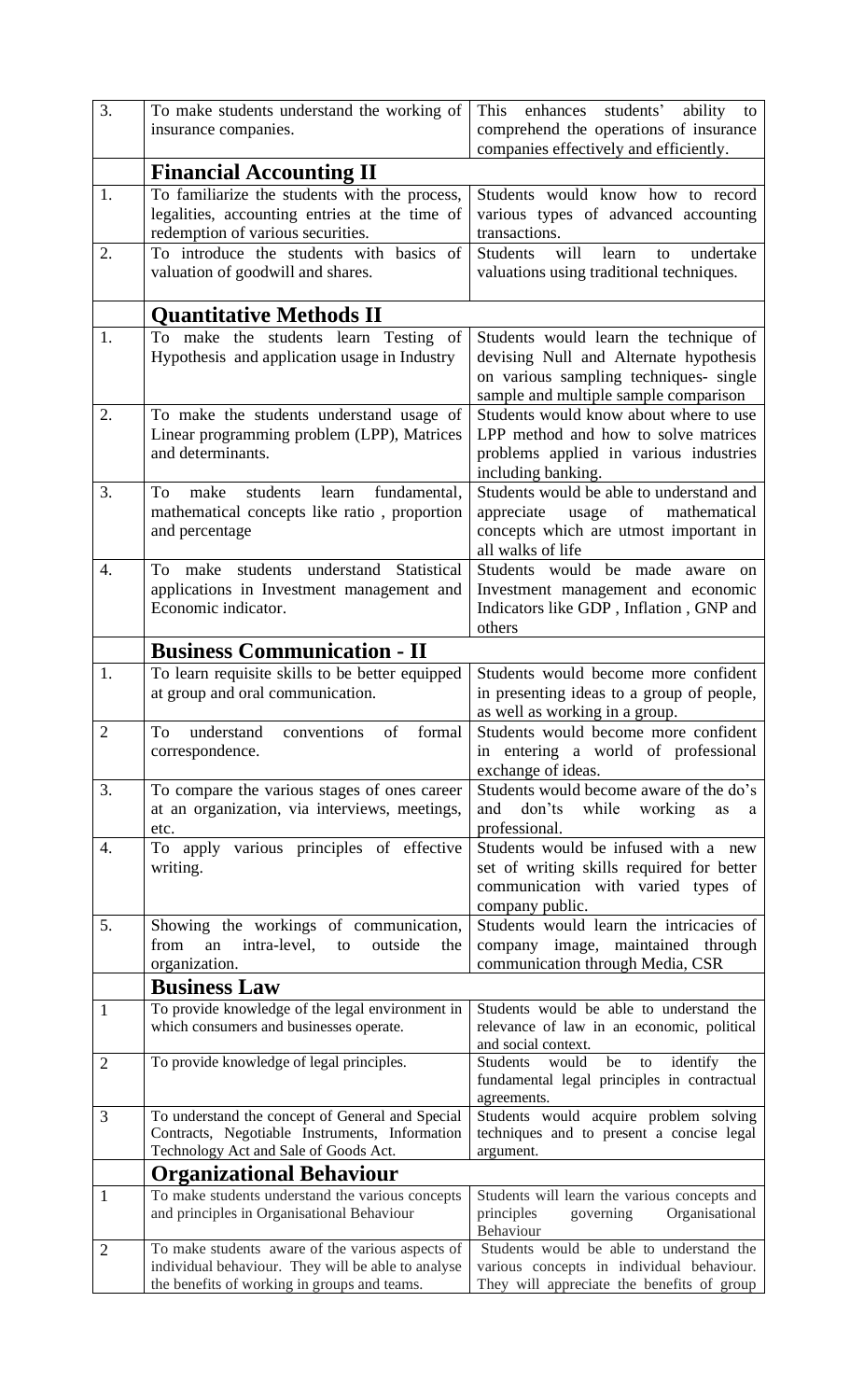|                |                                                                                                                                                         | dynamics and working in teams.                                                                                                                                     |
|----------------|---------------------------------------------------------------------------------------------------------------------------------------------------------|--------------------------------------------------------------------------------------------------------------------------------------------------------------------|
| 3              | To make students aware of the concepts of<br>stress and conflict and the ways in which it affects<br>individuals at personal and professional level.    | Students will become aware of the factors<br>that cause stress and conflicts and will learn<br>about ways to avoid or minimise them                                |
|                | <b>Foundation Course – II</b>                                                                                                                           |                                                                                                                                                                    |
|                | To make students understand the concepts of<br>globalisation, liberalisation and privatization and<br>its impact at micro and macro level.              | Students will learn about the concepts of<br>globalisation, liberalisation and privatization<br>and its benefits and limitations at personal<br>and national level |
| 2              | To make students analyse the various legislations<br>governing human rights at national and global<br>levels.                                           | will<br>appreciate<br>the<br>Student<br>various<br>legislations governing human rights at<br>national and global levels for the welfare of<br>mankind.             |
| 3              | To make students- learn the concept of ecology<br>and its related components. They will<br>also<br>understand the importance of sustainability.         | Students will learn to appreciate the ecology<br>and environment and become conscious of<br>their role in sustainable development.                                 |
| $\overline{4}$ | To make students aware of the concepts of<br>stress and conflict and the ways in which it<br>affects individuals at personal and professional<br>level. | Students will become aware of the factors<br>that cause stress and conflicts and will learn<br>about ways to avoid or minimise them,                               |

## S.Y.B.Com Banking and Insurance (Sem III)

 $\begin{array}{c} \hline \end{array}$ 

 $\begin{array}{c} \rule{0pt}{2ex} \rule{0pt}{2ex} \rule{0pt}{2ex} \rule{0pt}{2ex} \rule{0pt}{2ex} \rule{0pt}{2ex} \rule{0pt}{2ex} \rule{0pt}{2ex} \rule{0pt}{2ex} \rule{0pt}{2ex} \rule{0pt}{2ex} \rule{0pt}{2ex} \rule{0pt}{2ex} \rule{0pt}{2ex} \rule{0pt}{2ex} \rule{0pt}{2ex} \rule{0pt}{2ex} \rule{0pt}{2ex} \rule{0pt}{2ex} \rule{0pt}{2ex} \rule{0pt}{2ex} \rule{0pt}{2ex} \rule{0pt}{2ex} \rule{0pt}{$ 

 $\begin{array}{c} \begin{array}{c} \end{array} \end{array}$ 

 $\begin{array}{c} \hline \end{array}$ 

| SN <sub></sub> | <b>Learning Objectives</b>                                                                                                                      | <b>Learning Outcomes</b>                                                                                                                                          |
|----------------|-------------------------------------------------------------------------------------------------------------------------------------------------|-------------------------------------------------------------------------------------------------------------------------------------------------------------------|
|                | <b>Financial Markets</b>                                                                                                                        |                                                                                                                                                                   |
| 1.             | To introduces meaning and functions of<br><b>Financial Intermediaries</b>                                                                       | Students would enhance their knowledge<br>about Financial Intermediaries and their<br>role in economic development.                                               |
| 2.             | To understand the functioning of Money<br>Market and Capital Market                                                                             | Students get better insight into Indian<br>Financial System and markets.                                                                                          |
| 3.             | To enable the students to acquaint with the<br>concepts and techniques related to derivatives<br>market.                                        | Students would_acquire necessary skills<br>and trade in financial<br>to manage<br>instruments                                                                     |
|                | <b>Foundation Course III- Overview</b>                                                                                                          | of Banking Sector                                                                                                                                                 |
| 1.             | To provide knowledge regarding banking<br>sector and recent developments in banking<br>sector.                                                  | develop<br><b>Students</b><br>would<br>better<br>understanding about banking sector in<br>India.                                                                  |
| 2.             | To understand the various Banking Channels<br>and Payments                                                                                      | Students would enhance knowledge and<br>skills<br>banking<br>to<br>various<br>use<br>technologies.                                                                |
| 3.             | To provide insights into the initiatives of the<br>government for inclusive financial system<br>such as micro finance.                          | Students would get acquainted with<br>necessary information about government<br>initiatives<br>schemes<br>regarding<br>and<br>financial inclusion and assistance. |
|                | <b>Financial Management I</b>                                                                                                                   |                                                                                                                                                                   |
| $\mathbf{1}$   | To make the students understand the basic<br>concepts of Capital budgeting & rationing.                                                         | Students would develop analytical skills<br>of evaluating investment alternatives.                                                                                |
| $\overline{2}$ | To familiarize with cost of capital, capital<br>structure, etc. are related to each other and to<br>the overall financial wellbeing of company. | finer<br>Students<br>would<br>develop<br>understanding of various financial<br>management concepts.                                                               |
|                | <b>Management Accounting</b>                                                                                                                    |                                                                                                                                                                   |
| $\mathbf{1}$   | To introduce students to various techniques<br>used for analyzing financial health of a<br>company.                                             | Students<br>develop skills<br>analyse<br>to<br>companies<br>on various<br>parameters<br>(activity, liquidity, solvency etc.)                                      |
|                | <b>Direct Taxation</b>                                                                                                                          |                                                                                                                                                                   |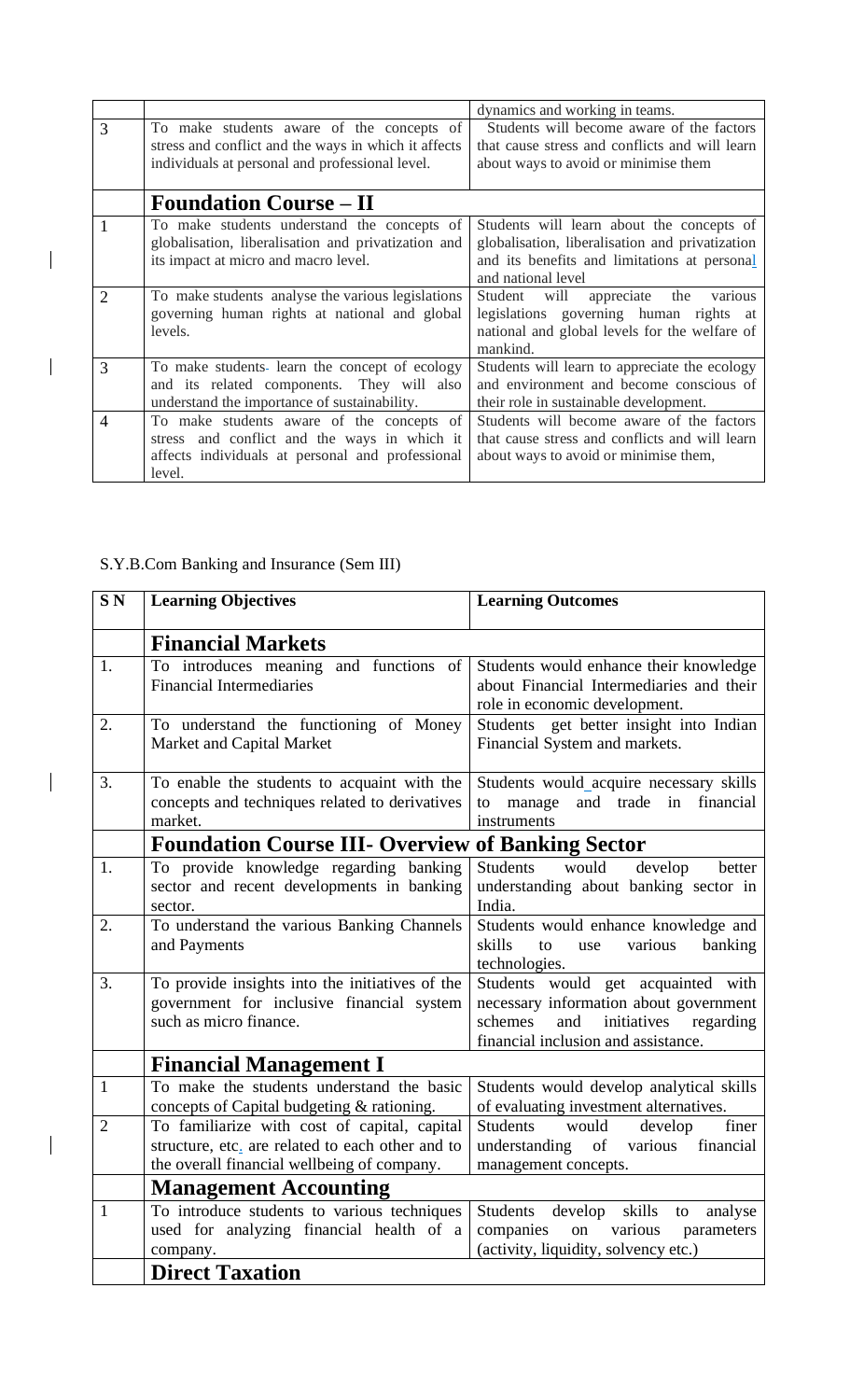| $\mathbf{1}$   | To make students aware of the provisions of<br>Income Tax Act, 1961.                                                                                        | Understanding the procedure of Direct Tax<br>Assessment.                                                                                 |
|----------------|-------------------------------------------------------------------------------------------------------------------------------------------------------------|------------------------------------------------------------------------------------------------------------------------------------------|
| $\overline{2}$ | To help students understand Exempt Incomes,                                                                                                                 | Ability to Compute Total Income and define                                                                                               |
|                | Residential Status and Incidence of Tax.                                                                                                                    | Tax Compliance.                                                                                                                          |
| 3              | To understand provisions and procedures to<br>Compute Total Income under five heads.                                                                        | Ability to understand amendments<br>and<br>insertions made in the provisions from time<br>to time.                                       |
| $\overline{4}$ | To understand deductions under the specific heads<br>and from Gross Total Income.                                                                           | Ability to file IT returns on Individual basis.                                                                                          |
|                | <b>Organizational Behaviour</b>                                                                                                                             |                                                                                                                                          |
| $\mathbf{1}$   | To make students learn about the various aspects<br>of individual behaviour such as personality,<br>learning, perception, emotions and decision<br>making   | <b>Students</b><br>will<br>understand<br>the<br>various<br>dynamics of individual behaviour                                              |
| $\overline{2}$ | To make students learn about the various aspects<br>group<br>behaviour<br>of<br>such<br>corporate<br>as<br>communication, power, politics, groups and teams | Students will appreciate the various aspects<br>of group dynamics.                                                                       |
| 3              | To make students understand the concept of<br>structure and the various traditional and modern<br>forms of organsiational structure.                        | Students will appreciate the various aspects<br>of structure and its inter relationship with<br>strategy.                                |
| $\overline{4}$ | understand the use of<br>To make students<br>Organisational behaviour theories and principles<br>in Banking and Insurance                                   | Students will learn to appreciate the<br>implications of Organisational behaviour<br>theories and principles in Banking and<br>Insurance |
|                | <b>Information Technology in B&amp;I I</b>                                                                                                                  |                                                                                                                                          |
| 1.             | To make the students understand<br>how<br>technology and business works together.                                                                           | Students would know about the use of<br>commercial<br>activity using electronic<br>media.                                                |
| 2.             | To make the students understand the basics of<br>payments done using technology.                                                                            | Students know about the basic working<br>of different technology and new trends in<br>commerce using electronic media.                   |
| 3.             | To make students learn to use computer<br>practically.                                                                                                      | Students would learn to make documents,<br>presentations and spreadsheets.                                                               |
| 4.             | To help the students understand the security to                                                                                                             | Students become aware of the different                                                                                                   |
|                | be taken care when technology is in hand.                                                                                                                   | laws related to electronic media.                                                                                                        |
|                | S Y B Com Banking and Insurance - (Sem IV)                                                                                                                  |                                                                                                                                          |

|  | S.Y.B.Com Banking and Insurance - (Sem IV) |  |  |  |
|--|--------------------------------------------|--|--|--|
|--|--------------------------------------------|--|--|--|

 $\begin{array}{c} \begin{array}{c} \begin{array}{c} \end{array} \end{array} \end{array}$ 

| SN <sub></sub> | <b>Learning Objectives</b>                                                                                                                 | <b>Learning Outcomes</b>                                                                                                                           |  |
|----------------|--------------------------------------------------------------------------------------------------------------------------------------------|----------------------------------------------------------------------------------------------------------------------------------------------------|--|
|                | <b>Foundation Course IV- Overview of Insurance Sector</b>                                                                                  |                                                                                                                                                    |  |
| 1.             | To identify what insurance is, why insurance<br>works and how to determine insurance needs.                                                | It creates awareness regarding insurance<br>sector.                                                                                                |  |
| 2.             | To familiarize with major insurance products,<br>such as life insurance, health insurance,<br>property and liability insurance             | It develops analytical skills necessary to<br>make optimal decisions<br>regarding<br>purchase of insurance products and<br>alternative strategies. |  |
| 3.             | To understand regulatory system on insurance<br>sector.                                                                                    | It creates better understanding about the<br>insurance regulatory system.                                                                          |  |
|                | <b>Financial Management II</b>                                                                                                             |                                                                                                                                                    |  |
| 1.             | To develop understanding of various concepts<br>of budgetary control.                                                                      | Students develop skills to prepare various<br>types of budgets.                                                                                    |  |
| 2.             | develop understanding<br>of<br>various<br>To<br>Receivable management issues in financial<br>management.                                   | Students understand various aspects like<br>cash, receivable, inventory management<br>their importance in<br>financial<br>and<br>management.       |  |
|                | <b>Cost Accounting</b>                                                                                                                     |                                                                                                                                                    |  |
| 1.             | introduce<br>the importance<br>of<br>Cost<br>To<br>Accounting, and application of various<br>techniques, cost sheets and standard costing. | Students understand various aspects and<br>basics of cost accounting.                                                                              |  |
|                | <b>Business Economics II</b>                                                                                                               |                                                                                                                                                    |  |
| 1.             | To introduce meaning and scope of Macro                                                                                                    | It would enhance their knowledge about                                                                                                             |  |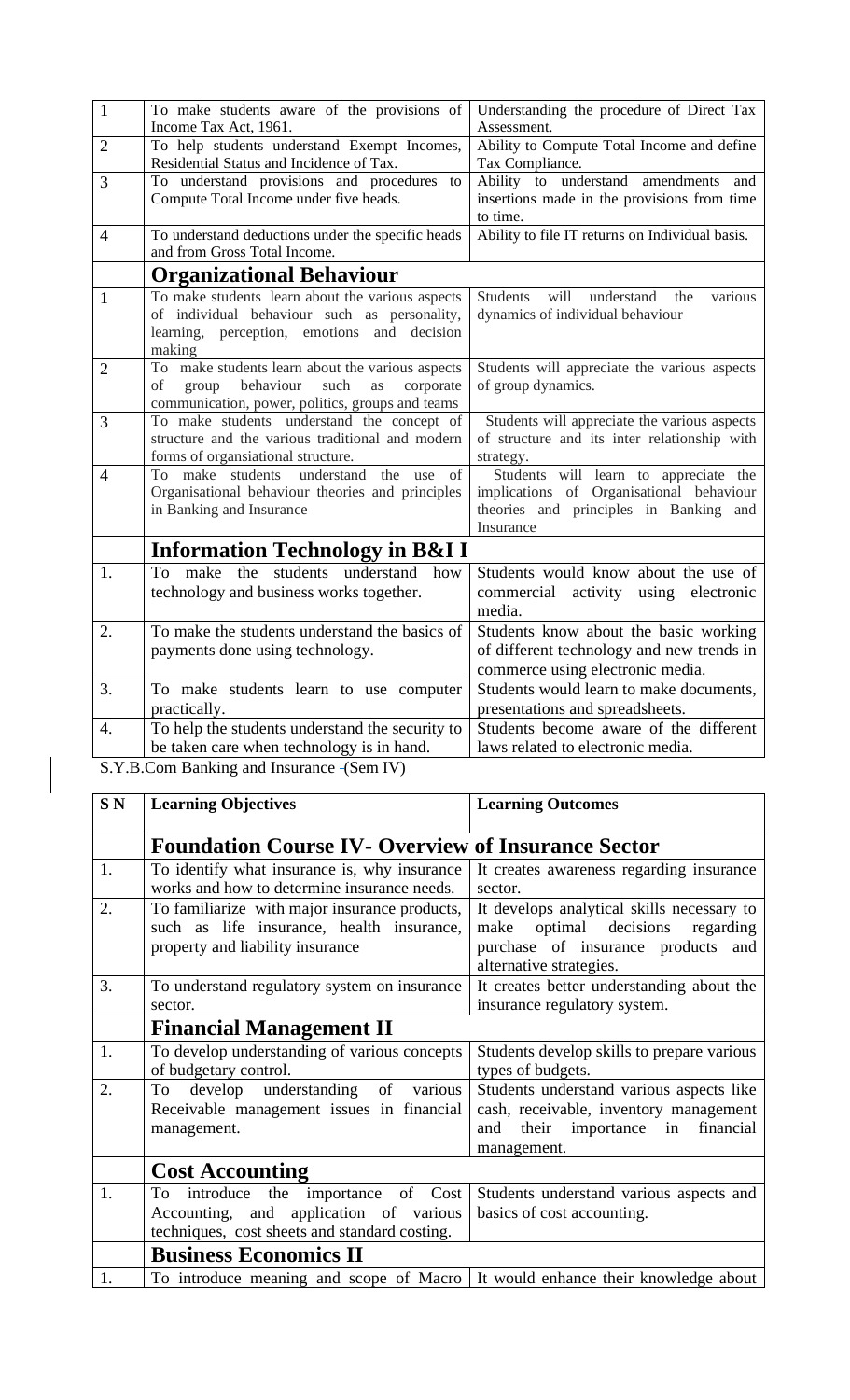|    | Economics and its functional relations.                                                                                                                      | macro economics and their role in<br>economic development.                                                                                                                                                                      |
|----|--------------------------------------------------------------------------------------------------------------------------------------------------------------|---------------------------------------------------------------------------------------------------------------------------------------------------------------------------------------------------------------------------------|
| 2. | To critically evaluate the consequences of<br>basic macroeconomic policy options under<br>differing economic conditions<br>within<br>a<br>business cycle.    | Develop their<br>understanding<br>and<br>expertise in various phases related to<br>business cycle.                                                                                                                              |
| 3. | To identify the objectives and instruments of<br>fiscal and monetary policy.                                                                                 | Students develop better understanding<br>about the roles of fiscal and monetary<br>policy in fighting recession and inflation.                                                                                                  |
|    | <b>Corporate and Securities Law</b>                                                                                                                          |                                                                                                                                                                                                                                 |
| 1. | The objective is to provide knowledge on<br>formation, management and other activities of<br>companies.                                                      | Students would be able to understand the<br>relation<br>shareholders<br>of<br>and debenture<br>holders.                                                                                                                         |
| 2. | To highlight the relevance of Memorandum,<br>Articles of Association and Prospectus.                                                                         | Students would learn the<br>of the<br>use<br>documents for the formation of Companies.                                                                                                                                          |
| 3. | To highlight the importance of SEBI as a regulator<br>of Capital Markets in India. The regulations issued<br>by SEBI to raise capital in the form of ICDR's. | The students will be able to appreciate the<br>guidelines issued by SEBI for Bonus,<br>Buyback, Rights issue , E- IPO, Portfolio<br>Management Services and also expand their<br>horizons in planning their career aspirations. |
| 4. | To create awareness about the need and procedure<br>for holding shares in electronic form.                                                                   | Students will be aware of the process of<br>dematerialization<br>and<br>the<br>role<br>of<br>Depositories (NSDL, CDSL) in India.                                                                                                |
|    | <b>Entrepreneurship Management</b>                                                                                                                           |                                                                                                                                                                                                                                 |
|    | To make students understand the concept of<br>entrepreneurship and its theories<br>To make students analyse the various plans and                            | Students will learn the skills- and qualities<br>needed to be an entrepreneur.<br>Students will learn the planning and other                                                                                                    |
|    | strategies needed to start an entrepreneurial<br>venture.                                                                                                    | functions<br>involved<br>in<br>entrepreneurial<br>ventures.                                                                                                                                                                     |
|    | To make students aware about the evolving<br>concepts of entrepreneurship such as social<br>entrepreneurship, Self-help groups and so on.                    | Students will appreciate the concepts of<br>social entrepreneurship, self-help groups and<br>their role in inclusive growth in the economy                                                                                      |
|    | <b>Information Technology in B&amp;I</b>                                                                                                                     | $\mathbf{I}$                                                                                                                                                                                                                    |
|    | To make<br>students<br>understand<br>the<br>how<br>technology and business work together.                                                                    | Students would know about the use of<br>commercial<br>activity<br>using electronic<br>media.                                                                                                                                    |
|    | To make the students understand the basics of<br>payments done using technology.                                                                             | Students know about the basic working<br>of different technology and new trends in<br>commerce using electronic media.                                                                                                          |
|    | To make students learn to use computer<br>practically.                                                                                                       | Through different software they learn<br>how to make documents, presentations<br>and spreadsheets.                                                                                                                              |
|    | To help the students to understand the security<br>to be taken care when technology is in hand.                                                              | Students becomes aware of the different<br>laws related to electronic media.                                                                                                                                                    |

| <b>SN</b>              | <b>Learning Objectives</b>                                                               | <b>Learning Outcomes</b>                                                                                  |
|------------------------|------------------------------------------------------------------------------------------|-----------------------------------------------------------------------------------------------------------|
|                        | <b>Financial Services Management</b>                                                     |                                                                                                           |
| 1.                     | To create understanding about financial<br>system in India.                              | Students would develop understanding<br>and expertise in various matters relating<br>to financial system. |
| $\mathcal{D}_{\alpha}$ | To introduce various financial services such<br>as merchant banking, securitization etc. | Students would develop skills<br>for<br>applying these concepts to the solution of<br>business problems.  |
| 3.                     | To understand the regulatory framework of<br>various financial services                  | Students will acquire knowledge and<br>information to deal with various financial<br>services.            |

T.Y.B.Com Banking and Insurance (Sem V)

 $\begin{array}{|c|c|} \hline \rule{0pt}{12pt} \rule{0pt}{2.5pt} \rule{0pt}{2.5pt} \rule{0pt}{2.5pt} \rule{0pt}{2.5pt} \rule{0pt}{2.5pt} \rule{0pt}{2.5pt} \rule{0pt}{2.5pt} \rule{0pt}{2.5pt} \rule{0pt}{2.5pt} \rule{0pt}{2.5pt} \rule{0pt}{2.5pt} \rule{0pt}{2.5pt} \rule{0pt}{2.5pt} \rule{0pt}{2.5pt} \rule{0pt}{2.5pt} \rule{0pt}{2.5pt} \rule{0pt}{2.5pt} \rule{0pt}{2.5$ 

 $\vert$ 

 $\begin{array}{c} \hline \end{array}$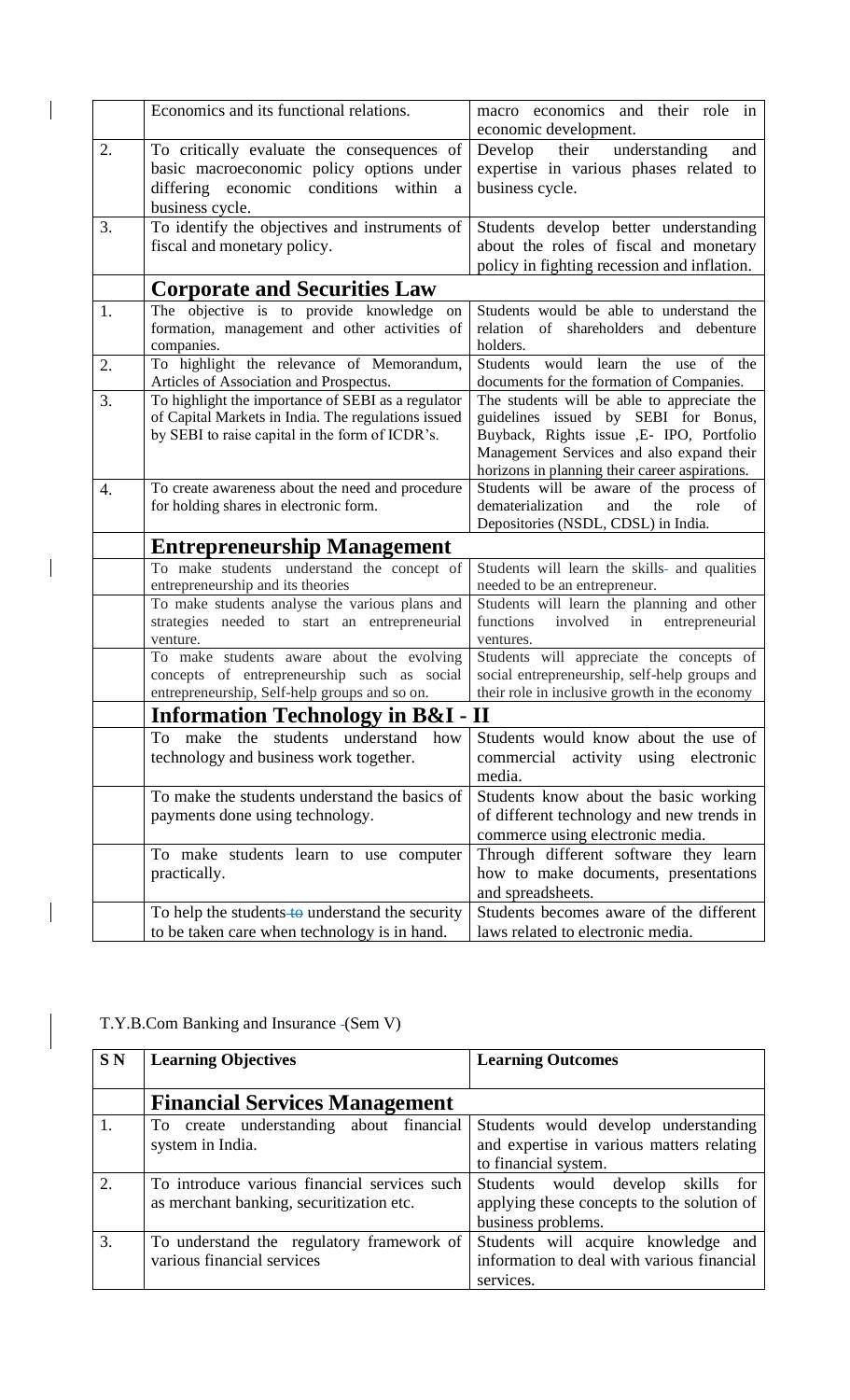|                | <b>Strategic Management</b>                                                              |                                                                                           |  |
|----------------|------------------------------------------------------------------------------------------|-------------------------------------------------------------------------------------------|--|
| 1.             | understand the basic concepts<br>To<br>and                                               | It empowers students to develop and                                                       |  |
|                | principles of strategic management<br>and                                                | prepare organizational strategies that will                                               |  |
|                | analyse the internal and external environment                                            | be effective for the current business                                                     |  |
|                | of business                                                                              | environment                                                                               |  |
| 2.             | The course would enable the students to                                                  | Students would be<br>able<br>to devise                                                    |  |
|                | the<br>principles<br>of<br>understand<br>strategy                                        | strategic approaches for managing a                                                       |  |
|                | formulation, implementation and control in                                               | business successfully.                                                                    |  |
|                | organizations                                                                            |                                                                                           |  |
| 3.             | To expose students to various perspectives                                               | Students would develop<br>skills<br>for                                                   |  |
|                | and concepts in the field of Strategic                                                   | applying these concepts to the solution of                                                |  |
|                | Management.                                                                              | business problems                                                                         |  |
|                | <b>International Banking &amp; Finance</b>                                               |                                                                                           |  |
|                | To make the students understand the basic                                                | Students<br>would<br>understand<br>various                                                |  |
|                | of International<br>concept<br><b>Banking</b><br>and                                     | of International<br>and basics<br>aspects                                                 |  |
|                | Financial Institutions and expose various                                                | Banking and Finance.                                                                      |  |
|                | types of risk faced by international banks.<br>To                                        |                                                                                           |  |
|                | provide<br>knowledge<br>necessary<br>of<br>international<br>banking<br>operations<br>and | Students<br>would<br>develop<br>deeper<br>understanding of various aspects and            |  |
|                | international payment arrangements.                                                      | basis of International operations.                                                        |  |
|                | To introduces Foreign Exchange Market and                                                | would<br>Students<br>become<br>more                                                       |  |
|                | various arithmetic operations that take place                                            | employable.                                                                               |  |
|                | in interbank market.                                                                     |                                                                                           |  |
|                | <b>Financial Reporting &amp; Analysis</b>                                                |                                                                                           |  |
|                | The main objective is to provide an understanding                                        | understand<br>objective<br><b>Students</b><br>the<br>of                                   |  |
|                | of company accounts.                                                                     | preparation of financial statements to the                                                |  |
|                |                                                                                          | users of financial statements.                                                            |  |
|                | It includes accounting of Banking, Insurance                                             | Students would appreciate the concepts of                                                 |  |
|                | companies.                                                                               | Banking accounts, concept of NPA's, their<br>provisioning and rebate on Bills discounted  |  |
|                |                                                                                          | Insurance Accounting of General Insurance                                                 |  |
|                |                                                                                          | Companies.                                                                                |  |
|                | It includes the accounting of Corporates as per the                                      | Students would understand preparation of                                                  |  |
|                | latest guidelines issued.                                                                | Financial Statements, Schedules as per the                                                |  |
|                |                                                                                          | latest guidelines.                                                                        |  |
|                | It involves understanding the preparation of AS 3<br>on Cash flow Statement.             | Students would understand the concept of<br>inflows and outflows, Operating, Investing    |  |
|                |                                                                                          | and Financing Activities in a business.                                                   |  |
|                | To highlight the significance of Business Ethics                                         | Students will be able to develop acceptable                                               |  |
|                |                                                                                          | attitudes and viewpoints wrt business ethics                                              |  |
|                |                                                                                          | and social responsibility.                                                                |  |
|                | <b>Business Ethics &amp; Corporate Governance</b>                                        |                                                                                           |  |
| 1              | To establish moral standards & develop set of                                            | principles<br><b>Business</b><br>of<br>Fundamental                                        |  |
|                | belief & norms of behavior among students.                                               | Ethics would be understood by students                                                    |  |
|                |                                                                                          | in totality.                                                                              |  |
| $\overline{2}$ | To increase one's ability to deal effectively                                            | Students would be able to co-relate                                                       |  |
|                | with moral complexities at workplace.                                                    | working in corporate environment.                                                         |  |
| 3              | To make students aware on code of conduct to                                             | It would help students to decide on what                                                  |  |
|                | decide what is right or wrong.                                                           | is right or wrong in a given situation in                                                 |  |
| $\overline{4}$ | To inculcate sense of accountability $\&$ ensure                                         | an organization.<br>Students would be able to understand                                  |  |
|                | transparency in functioning of organization.                                             | importance of Corporate governance in                                                     |  |
|                |                                                                                          | being successful on long term basis.                                                      |  |
|                | <b>Research Methodology</b>                                                              |                                                                                           |  |
| 1              | To develop in students a rational way of thinking                                        | Students will learn the concept of research                                               |  |
|                | and reasoning through research methodology                                               | methodology and its use in business.                                                      |  |
| $\overline{2}$ | To make students learn the establishment of                                              | Students will be able to analyse the various                                              |  |
|                | relationship between variables                                                           | inter related variables affecting business                                                |  |
|                | To make students learn the various statistical                                           | decisions.                                                                                |  |
| 3              | techniques in research                                                                   | Students will be able to appreciate the<br>importance of statistical analysis in research |  |
|                |                                                                                          |                                                                                           |  |

 $\begin{array}{c} \end{array}$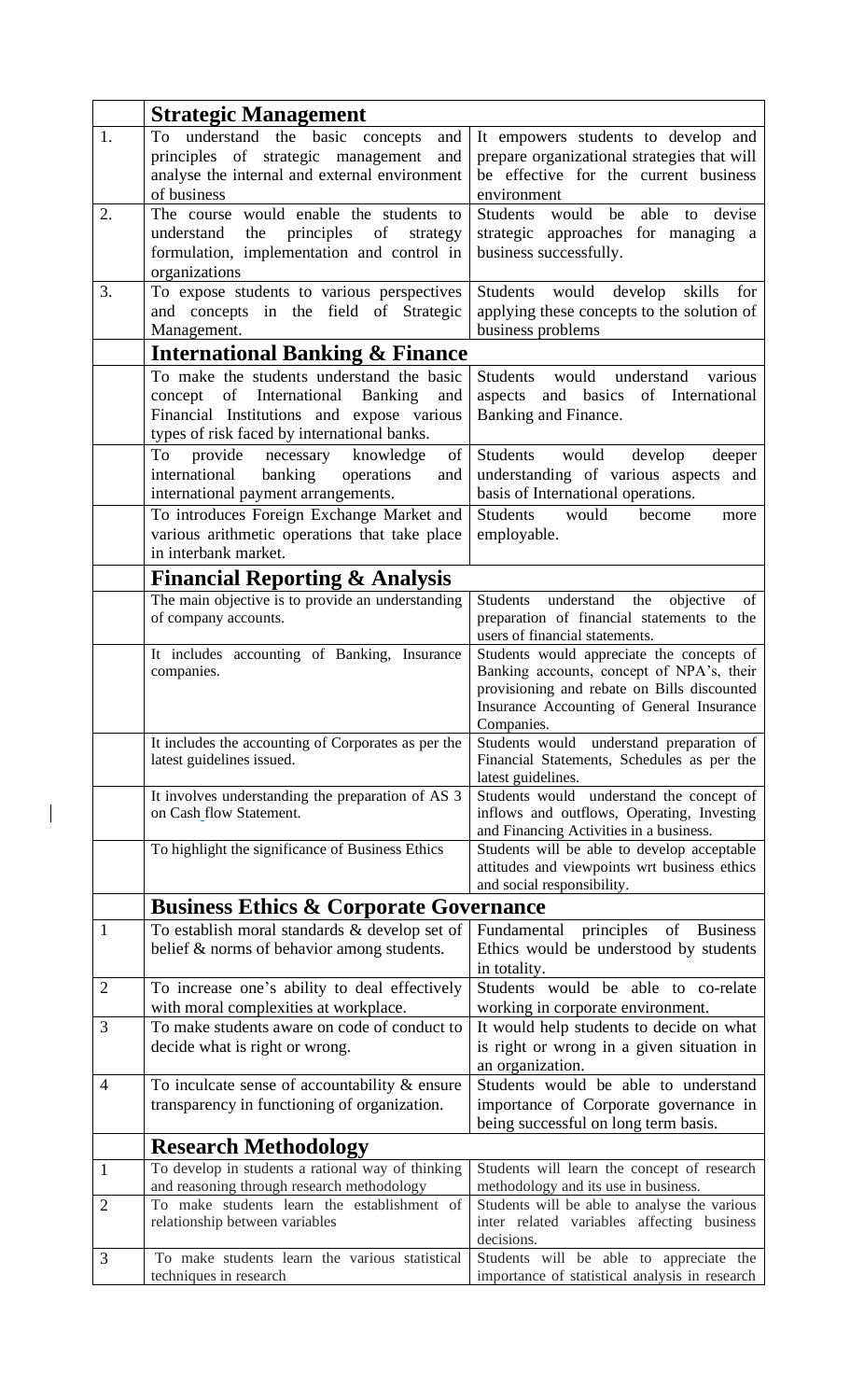|  |                                                                                             | methodology                   |
|--|---------------------------------------------------------------------------------------------|-------------------------------|
|  | To make students- learn the steps in writing a Students will be able to learn the technique |                               |
|  | research report.                                                                            | of writing a research report. |

 $\begin{array}{c} \hline \end{array}$